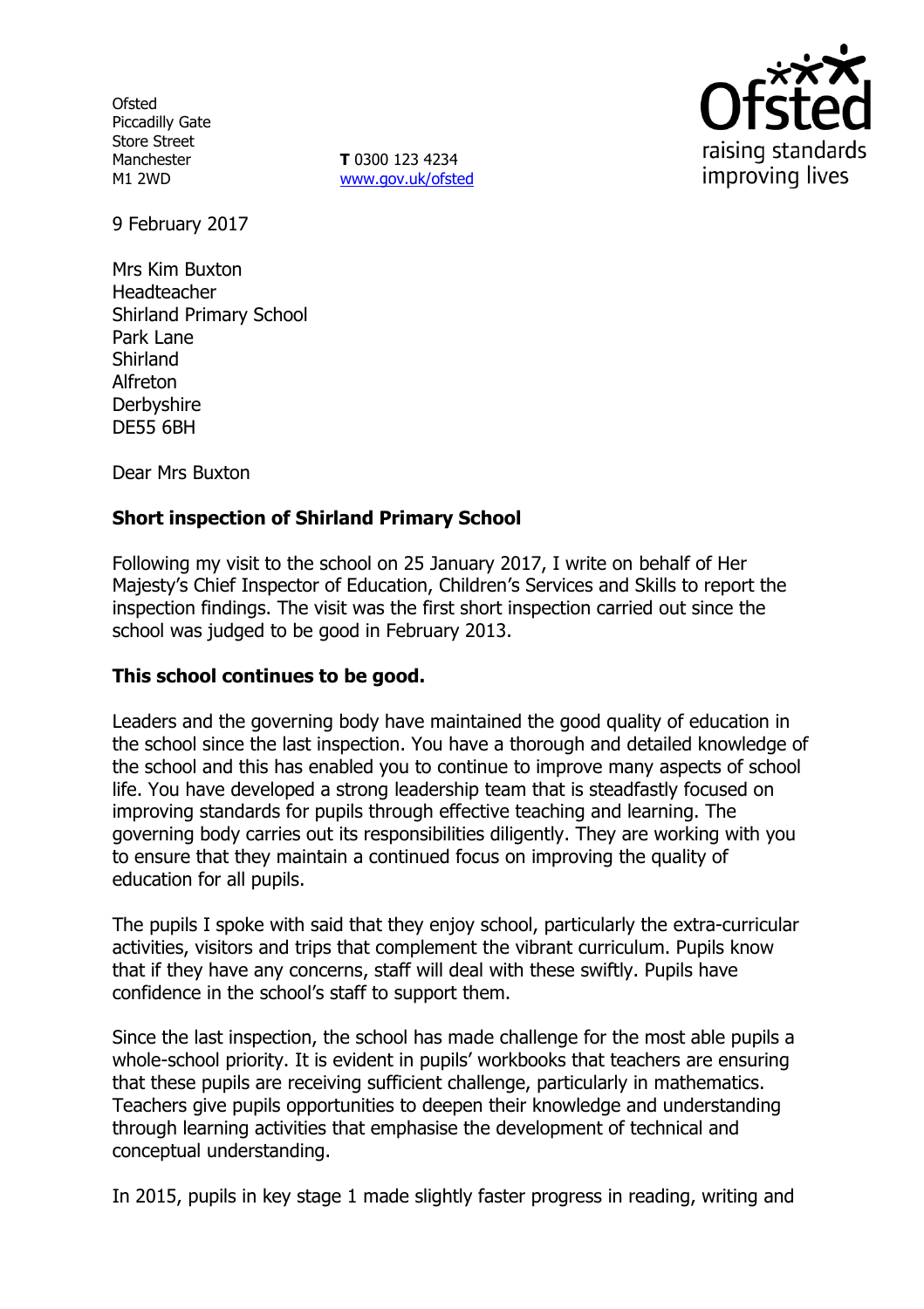

mathematics than the national average. In 2016, the proportion of pupils achieving greater depth in reading, writing and mathematics at the end of key stage 1 was above the national average. Similarly, at the end of key stage 2, the proportion of pupils achieving greater depth in writing and mathematics was above the national average.

At the previous inspection, inspectors asked you to focus on planning regular opportunities for pupils to use their mathematical skills in other subjects. The school has tackled this through its interesting and varied curriculum. Teachers have carefully planned more opportunities for pupils to practise key mathematical skills. For example, pupils used tally charts linked to the most popular Mexican food in a history topic, and Venn diagrams to represent animals that live in the polar regions of the Arctic and Antarctic in a geography lesson. This is helping pupils to reinforce their mathematical skills and understand that mathematics is not a discrete subject but features across the curriculum. In 2016, pupils, including those who were disadvantaged, had made progress in mathematics in line with national averages.

Leaders introduced a phonics programme shortly before the previous inspection. This has now had time to be fully implemented. Consequently, in 2016, the overall proportion of pupils achieving the expected standard in the phonics screening check at the end of Year 1 increased, and was in line with the national average.

You have introduced grammar, punctuation and spelling lessons that are taught daily across the school. In 2016, the proportion of pupils achieving the expected standard or greater depth was above the national average in this area. It is clear from pupils' workbooks that these lessons are having a positive impact on pupils' writing skills throughout the school. In 2016, the progress of disadvantaged pupils in writing was above the national average.

You have introduced a reading programme that motivates pupils to read and increases their comprehension skills. In 2016, the proportion of pupils overall achieving the expected and greater depth at the end of key stage 1 in reading was above the national average. However, there was a slight slowing of progress in reading in 2016, and you recognise that pupils had not made fast enough progress by the time they reached the end of key stage 2. This was particularly the case for disadvantaged pupils who are not currently making enough progress in reading, compared with others nationally. You have created a thorough plan for improvement in this area that is having a clear impact. For example, every day, an early morning club provides a range of activities so that pupils in the early years and key stage 1 can reinforce their phonics and reading skills. The team leader who ably leads the club monitors pupils' progress closely. The team leader also provides customised learning for disadvantaged pupils in classes, where she works alongside them in their daily lessons. As a result, the progress of disadvantaged pupils in reading has begun to improve, but it is not yet rapid, nor consistent across the school.

You agree that the performance of disadvantaged pupils in the phonics screening check at the end of Year 1 is also an area for improvement. You are tackling this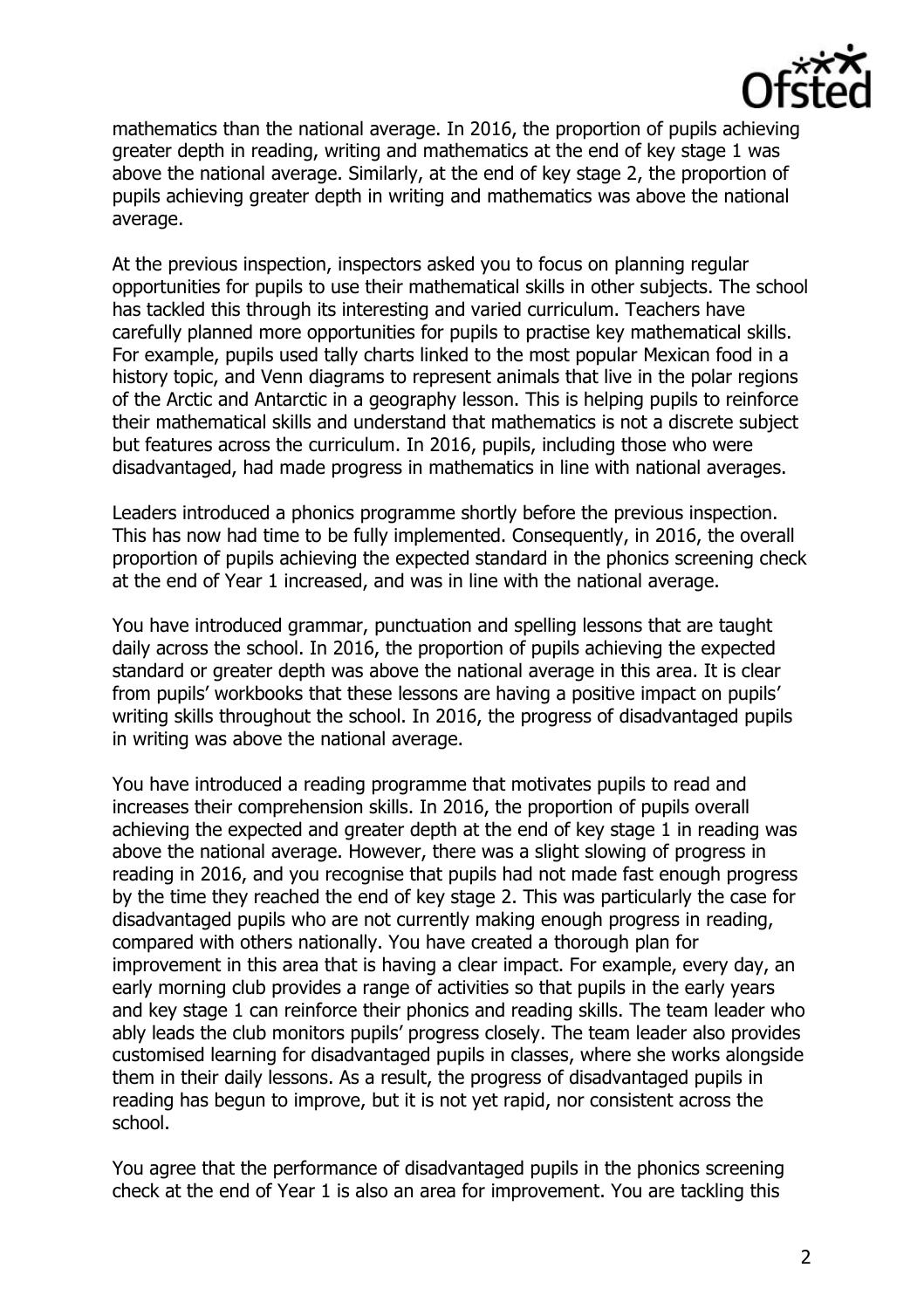

through carefully monitoring the use of the additional funding for these pupils to ensure that it is beginning to have a positive impact on their progress and attainment.

Leaders and teachers are adept at monitoring and evaluating pupils' learning but you rightly recognise that teachers are not yet using the school's tracking system fully to complement their assessment activities.

# **Safeguarding is effective.**

School leaders have excellent partnerships with parents, carers and external agencies. This has helped to ensure that pupils are supported and kept safe. Safeguarding training for staff and governors is up to date and governors make thorough checks on all safeguarding practices. Staff know precisely what to do in the event of a safeguarding concern and have all of the information and guidance they need to provide excellent support for pupils in their care.

High-quality, detailed records show that you manage concerns swiftly and understand the procedures for referring pupils where there is a concern. You are prompt and vigilant in garnering further support by approaching the appropriate external agency.

Pupils feel safe at the school and are confident that staff will deal with their concerns quickly. They know precisely how the school keeps them safe, through site security and requiring visitors to sign in on arrival at the school. Pupils said bullying is rare and they feel assured teachers will deal with any friendship disagreements promptly. You have provided pupils with opportunities to learn about fire safety and have implemented a peer listening programme in Year 6 to support other pupils on the playground, should they have any friendship concerns.

## **Inspection findings**

- You and other members of staff have created a supportive and caring environment where every pupil is valued. The pupils know that they can 'be the best they can be' because you provide a broad range of opportunities and enrichment activities that support their development. Pupils are keen to work hard and improve themselves. Behaviour and conduct around school are extremely positive. Staff continually praise pupils for trying their best.
- The governing body provides effective support and challenge. Governors are knowledgeable about the school's strengths and know what needs to be done so that all pupils receive the best provision possible. The governing body regularly checks on the work of the school, particularly finding out about the impact of the school's additional funding for disadvantaged pupils. Governors are aware that reading is also a priority for the school.
- Most pupils make good progress across the curriculum. You have created a vibrant and innovative curriculum that sustains pupils' interests. You have established 'WOW' days and 'theme' weeks so that pupils develop a broad understanding of the world around them. For example, pupils particularly enjoyed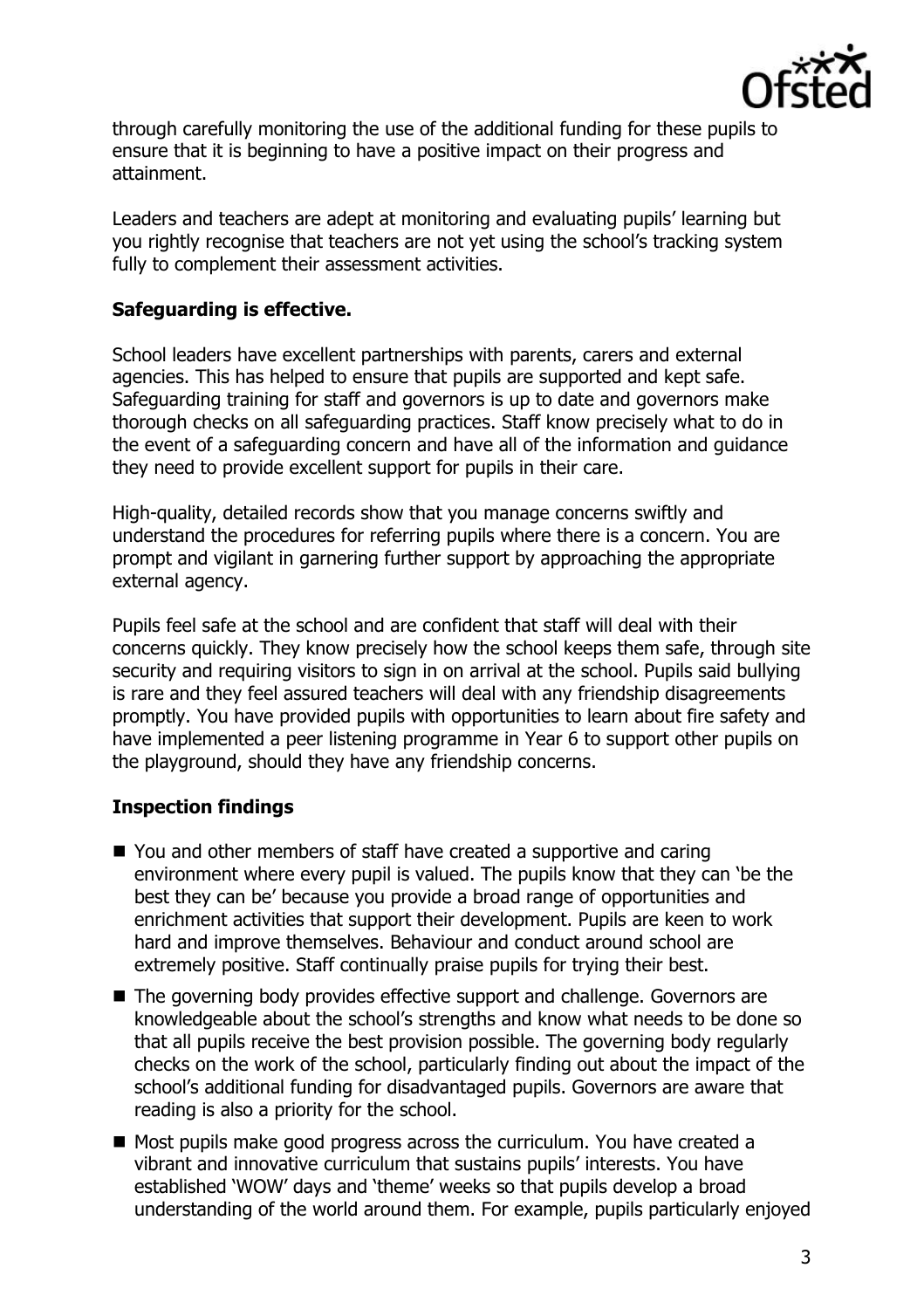

the school's 'Democracy Week', where they had the opportunity to vote and interview a prominent local member of parliament. Pupils also enjoyed the opportunity to contribute to NASA's space research through growing seeds that have journeyed through space. Pupils are highly focused, enthusiastic and engaged in their learning.

- Leaders check how well pupils are learning. Your attention to detail has ensured that you identify weaknesses and bring in improvements to help pupils make better progress. Teachers use assessment information effectively to plan highquality learning. You have regularly evaluated the quality of teaching and learning to ensure that the school's key priorities are being tackled robustly.
- **Phonics teaching is effective, and this is reflected in pupils' good reading skills.** Teachers provide fun activities so that pupils can practise their sounds and use them effectively in their reading activities. Overall standards in the phonics screening check at the end of Year 1 in 2016 were above the national average.
- **Pupils who read to me said that they enjoy reading. The most able pupils read** confidently and enthusiastically name their favourite authors. They read with expression and show good understanding of the text. Disadvantaged pupils read increasingly well and apply their phonics skills effectively. Younger pupils are able to use their phonics skills and blend sounds to make whole words. Low-attaining readers show perseverance with their reading and again use their phonics skills appropriately.

# **Next steps for the school**

Leaders and those responsible for governance should ensure that:

- $\blacksquare$  teachers become more adept at using the school's tracking system so that it supports their assessment of pupils' learning
- leaders use pupil premium funding to increase the proportion of disadvantaged pupils who pass the phonics screening check in Year 1 and ensure that these pupils make faster progress in reading by the end of key stage 2.

I am copying this letter to the chair of the governing body, the regional schools commissioner and the director of children's services for Derbyshire. This letter will be published on the Ofsted website.

Yours sincerely

Emma Nuttall **Her Majesty's Inspector**